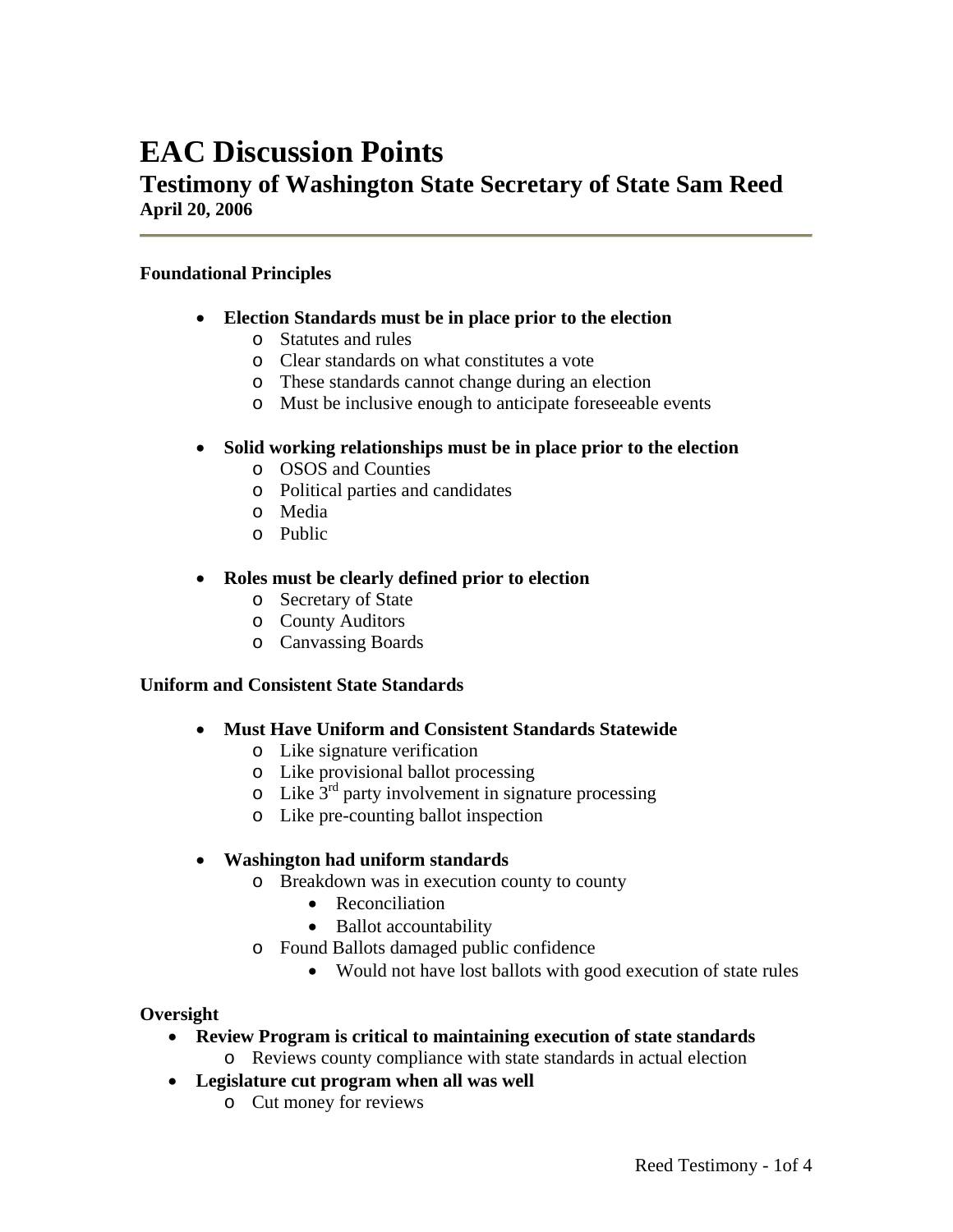o Cut money for training

## • **Human Factors are Key**

- o Voters who did not properly mark ballots
- o Election Workers who did not properly account for all ballots
- **Planning, Training and Oversight are the key to human performance** 
	- o Cut planning, training and oversight and you invite human error

## **Quality Assurance Factors**

- **Strong Review Program**
- **Strong Training Program**
- **Clear Understandable rules**
- **Planning is critical** 
	- o Anticipating problems—and planning for them
	- o Volumes of provisional ballots
	- o High turnout—sufficient workers and materials
	- o Weather

## **Voting Systems Worked Great**

## • **Washington has been recounting elections for years**

- o 2004 Governor's Race
- o 2000 Senate Race
- o 2005: 12 local races statewide (6 manual, 6 machine)
	- 6 races decided by fewer than 10 votes

## • **Washington's Recount Experience Confirms Voting System Reliability**

- o Voting Machines consistently counted votes accurately
- o Mistakes are not attributable to voting machines
- o Mistakes are attributable to humans
	- Voters mismark ballots
	- Election Workers fail to account for ballots

## **Voter Education is Critical**

- Help Voters Properly mark ballots
- Promote turnout and civic responsibility
- Increase accuracy and reliability of elections

## **Good Elections are Everyone's Responsibility**

- State must prepare clear uniform statewide standards
- State/Counties must conduct accessible, fair and accurate elections
- Voters must participate
- Voters must mark ballots properly
- Election Workers must properly account for all ballots
- Political parties and candidates must honestly represent events
- All citizens have a stake in the trust and confidence of elections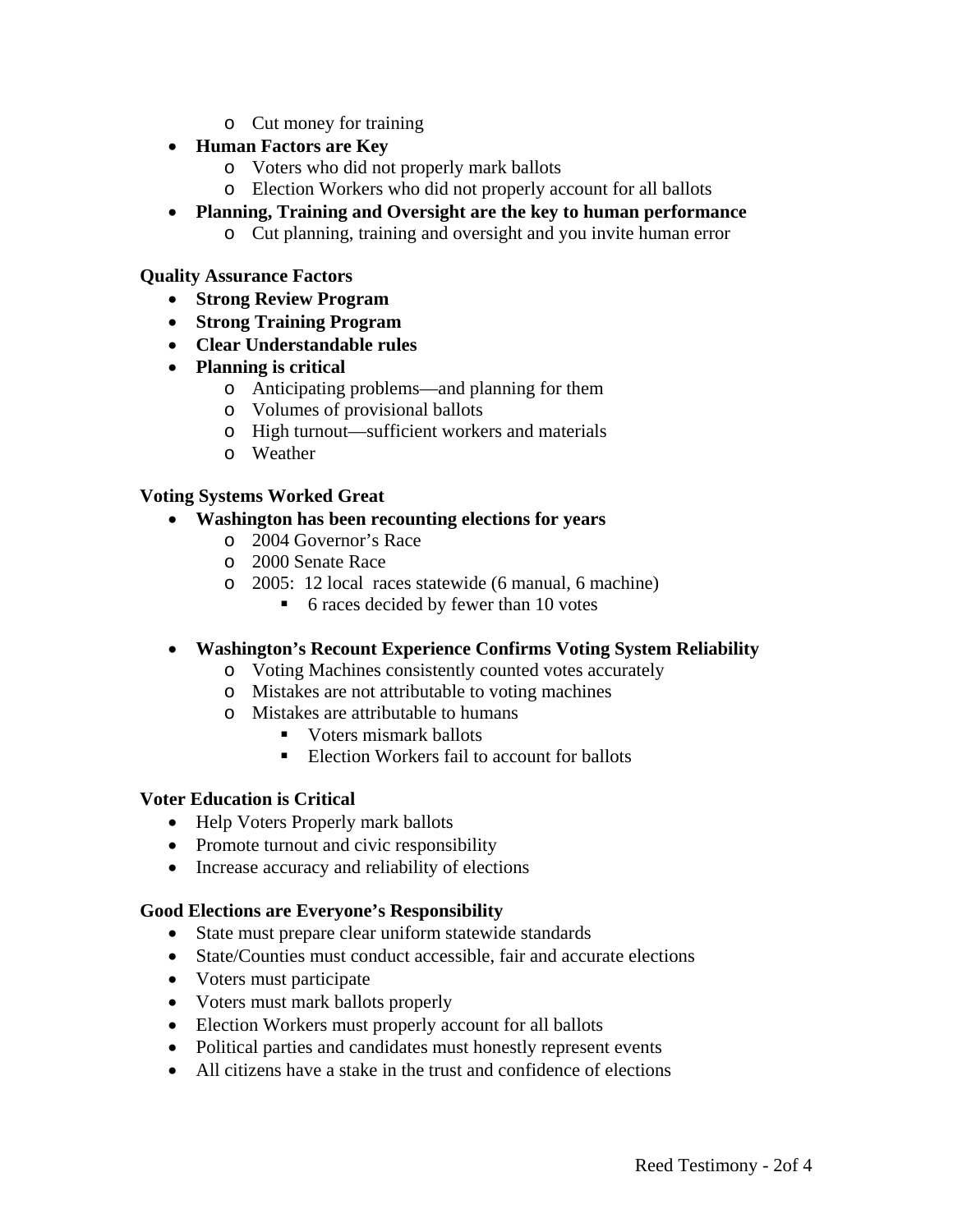## **Reconciliation/Accountability is Highest Priority**

- We are pretty good now
- Pretty Good is not good enough if election is  $1/10,000$  of percent apart
- Public expects more than pretty good if election is 1/1000 of percent apart
- Counties need to account for every ballot

## **Voter Trust and Confidence**

- Suffered a loss
- Working to rebuild
- Disappointed slow to rebuild
- 2005 elections very smooth (but w/o close recount)

#### **Adequate Funding for Election Programs**

- Reliance on local funding—is mistake
- State needs to step up and provide funding
- Review
- Oversight
- Training

#### **Voter Registration Database is Significant Reform**

- 39 independent databases inherently problematic solution
- One unified statewide database allows state to address
- Duplicates
- Deceased
- Felon voters

#### **Role of Courts in Recounts is the New Norm**

- Can expect this as normal part of process in future
- Fact is, courts need to provide guidance sometimes
- We had four lawsuits during the recounts
- We had 20 lawsuits during 2004 election
- Two supreme courts cases processed in one week each
- Courts not equipped to make these kinds of decisions
- Courts confirmed SOS position

#### **Strong Communications Program is Critical**

- Transparency is vital
- With Counties
- With political parties
- With media
- With campaigns
- Separated WA from Florida

#### **Strong Central Authority**